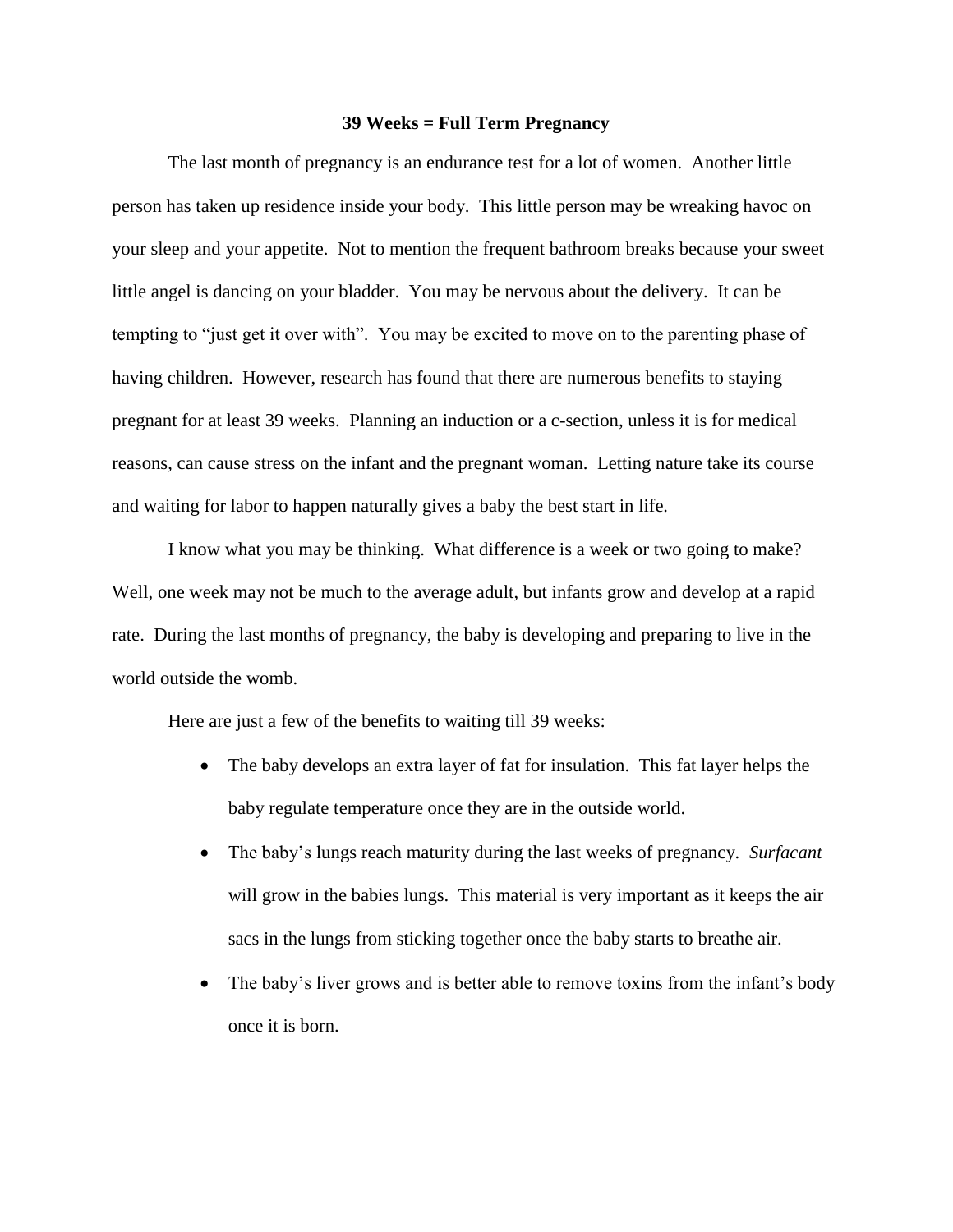The baby practices sucking their thumb to prepare for the sucking motion needed for eating on the outside.

Most importantly, during the last weeks of pregnancy and throughout the first three years of life, babies' brains develop at an astonishing rate. The more developed an infant's brain is at birth, the easier time the baby will have dealing with all the stimulants they are about to be exposed to in the outside world. Worried about your baby growing too much or becoming too large before delivery? No worries, infant growth slows down during the last weeks of pregnancy.

Use your final weeks of pregnancy to protect yourself as well as your new infant. Talk to your Doctor about getting immunizations during the last trimester of pregnancy. If pregnant women get immunizations, the infant is exposed to the immunizations inside the womb, and the better they will be at fighting germs and staying healthy during the first months after birth. During the last weeks of pregnancy, infants absorb antibodies from the placenta to fight off infection for the first 6 months of life. Who doesn't want their baby to be born with a strong immune system when they encounter all their new family members that want to snuggle.

For further information regarding this article please contact Debra Goniwicha, MSW, at the Center for Maternal Substance Abuse and Child Development, Emory University School of Medicine, Department of Psychiatry and Behavioral Sciences, 12 Executive Park Drive NE, Atlanta, Georgia, 30329. You can also phone us at 404-712-9829 or visit our website at <http://www.emory.edu/MSACD>

The Center for Maternal Substance Abuse and Child Development is funded by the Georgia Department of Behavioral Health and Developmental Disabilities